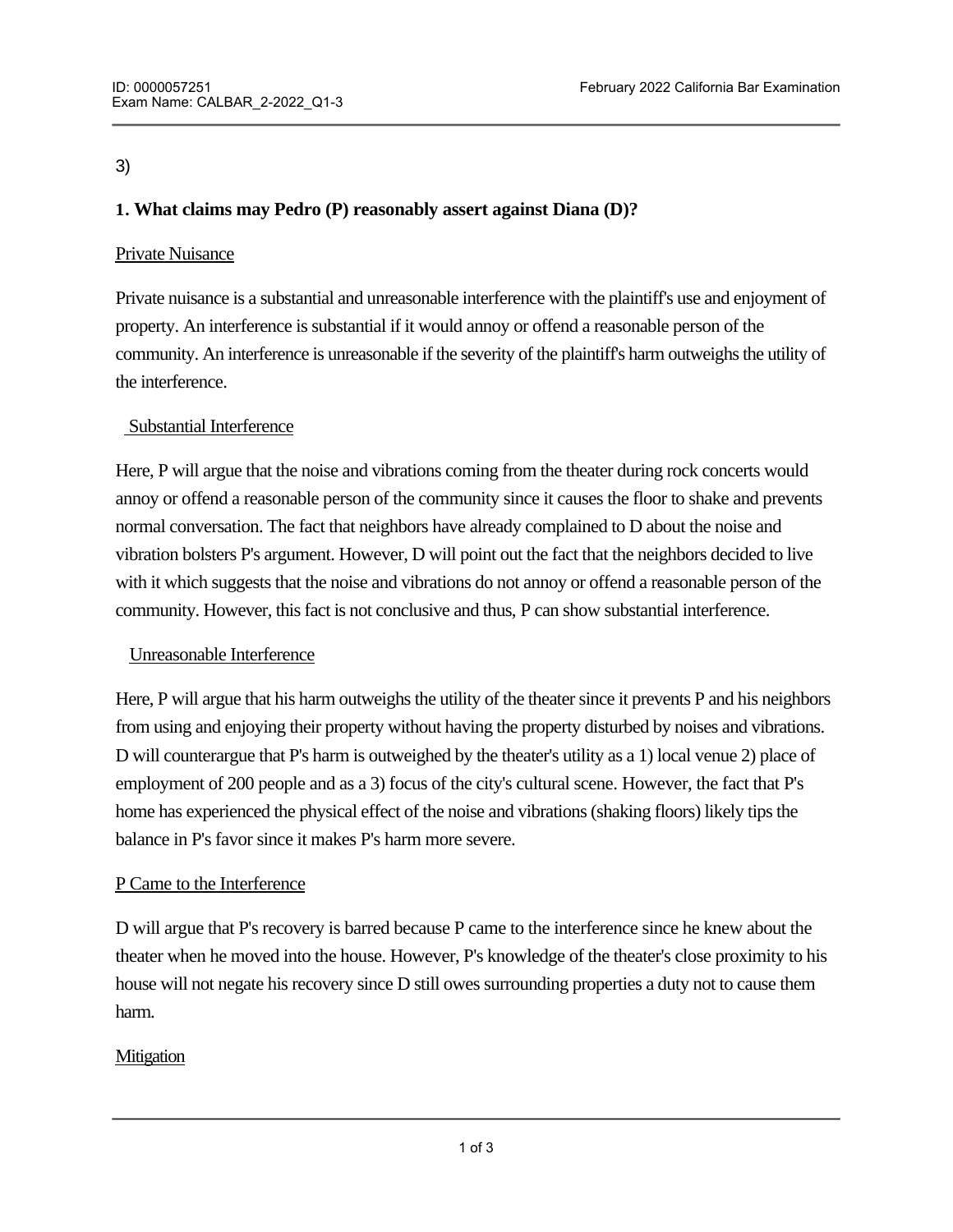D will argue that P's recovery is barred since she has already taken steps to mitigate the negative impact of the noise and vibrations by requiring all concerts to end by 11:00 p.m. and setting a maximum noise level. Although such mitigation may reduce D's culpability it will not, however, bar P's recovery.

### **Conclusion**

P can show that the noises and vibrations coming from the theater are a substantial and unreasonable interference with his use and enjoyment of property.

### **Trespass**

A trespass occurs when a defendant intentionally enters another person's land without permission from the owner. Trespass is a strict liability tort which means that the defendant is strictly liable the moment they commit trespass. Here, D let herself into P's house backyard without telling P that she was coming. Although D entered P's backyard to quickly take some measurements and leave, the tort was already committed the moment she entered P's backyard without his permission. Therefore, P is entitled to damages.

### **2. What remedies may P reasonably seek?**

#### Legal Damages

There are three types of legal damages in tort law 1) compensatory damages 2) nominal damages and 3) punitive damages.

#### Compensatory Damages

Compensatory damages compensate the plaintiff for their actual harm or loss. Compensatory damages are available for any tort. Here, P did not suffer any actual harm or loss. Therefore, P is not entitled to compensatory damages.

#### Nominal Damages

Nominal damages vindicate the plaintiff's rights when the plaintiff has not suffered actual harm or loss. Nominal damages are available when the defendant has acted intentionally. Here, D committed trespass when she entered P's backyard without P's permission. Since P has not suffered actual harm or loss and D acted intentionally, P is entitled nominal damages.

#### Punitive Damages